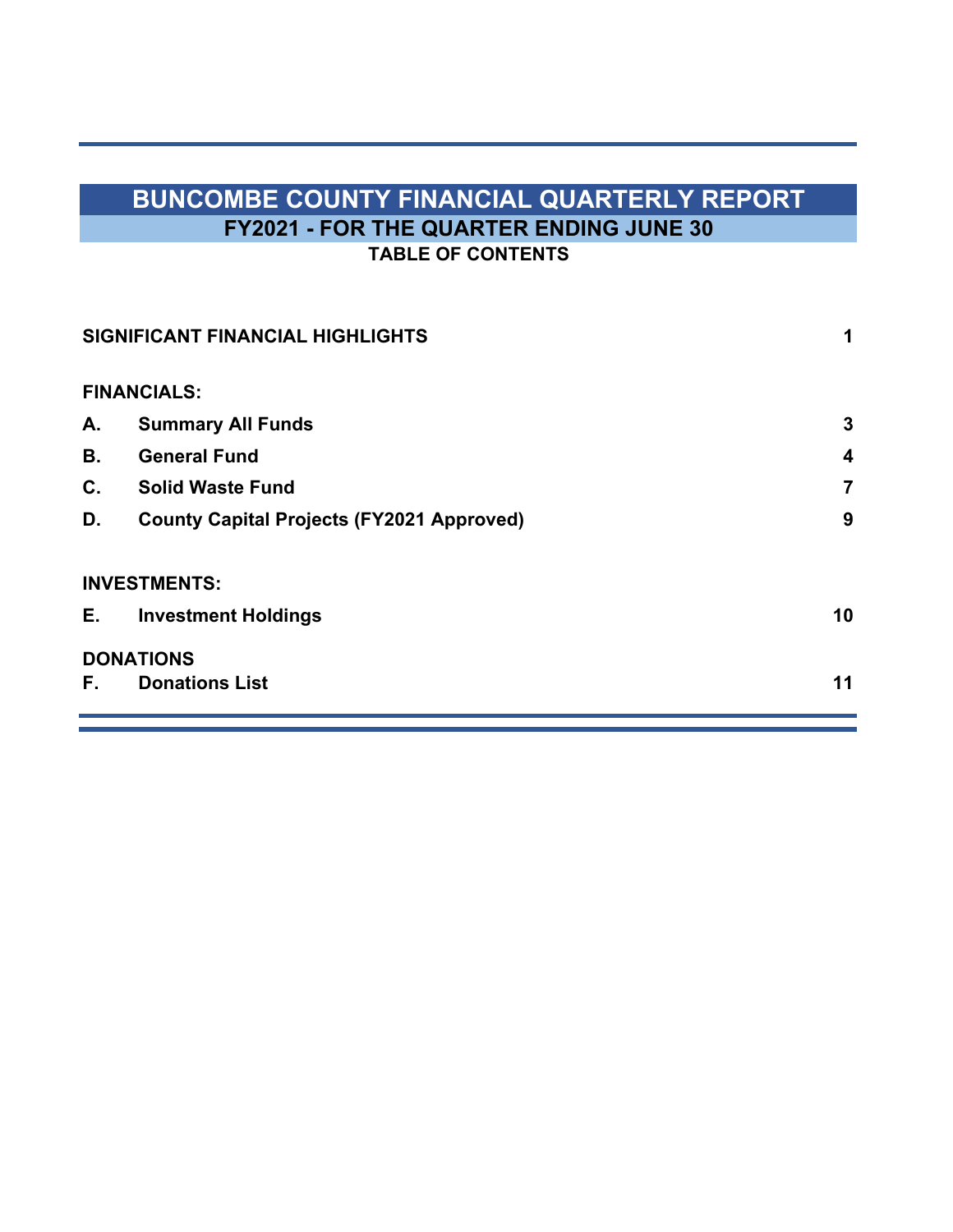## **SIGNIFICANT FINANCIAL HIGHLIGHTS**

The information in this report reflects the financial highlights for Buncombe County through June 30, 2021. This information is unaudited.

At the end of fiscal year 2021, General Fund budgeted revenues, excluding appropriated fund balance of \$15.1 million are \$334.6 million and actual revenues as of June 30 are \$351 million or 104.89% of budgeted revenue. General Fund budgeted revenues including appropriated fund balance are \$349.8 million.

The primary drivers for revenues exceeding expected budget is due to the collection of property taxes that were due January 1, 2021 of \$7.29 million, interest on property tax of \$306,949, sales and services of \$3.36 million, Permits and Fees of \$1.44 million and other taxes and license of \$1.04 million, all of which offset restricted intergovernmental coming in under budget of \$1.6 million, bond proceeds coming under budget of \$1.38 million, interfund transfer revenue coming in under budget of \$1.5 million and investment earnings coming under budget of \$723,188.

General Fund budget expenditures are \$349.8 million and actual expenditures as of June 30 are \$332 million or 94.9% of budget. Most categories of expenditures are coming in under budget at year end due to operating expenditures that have not occurred. The following categories makeup 93% of the budget variance for FY2021:

- Benefits \$4.4 million or 7.8% of budget
- Program Support \$3.7 million or 3.2% of budget
- Salaries and Wages \$3.5 million or 3.7% of budget
- Contract and Professional Services \$3.1 million or 13.7% of budget
- Office Expenses \$578,436 or 13.8% of budget
- Travel and Training \$434,737 million or 35.1% of budget
- Medical Supplies \$427,018 or 24.14% of budget
- Utilities \$346,346 or 14.4% of budget
- Maintenance and Repairs \$213,008 or 10.4% of budget

The Solid Waste Fund which accounts for landfill and transfer station operations and is an enterprise fund and operates like a business. The budgeted revenues are \$10.8 million and actual revenues as of June 30 are \$11.98 million or 110.4% of budget. Since this fund operates like a business, revenues are fee based and dependent upon usage. Disposal fees collected for the landfill are \$1.89 million or 57.9% of budget, and disposal fees for the transfer station are \$8.26 million or 154% of budget. Solid Waste budgeted expenditures are \$10.8 million and actual expenditures to date are \$10.2 million or 94.2% of budget. There are several categories of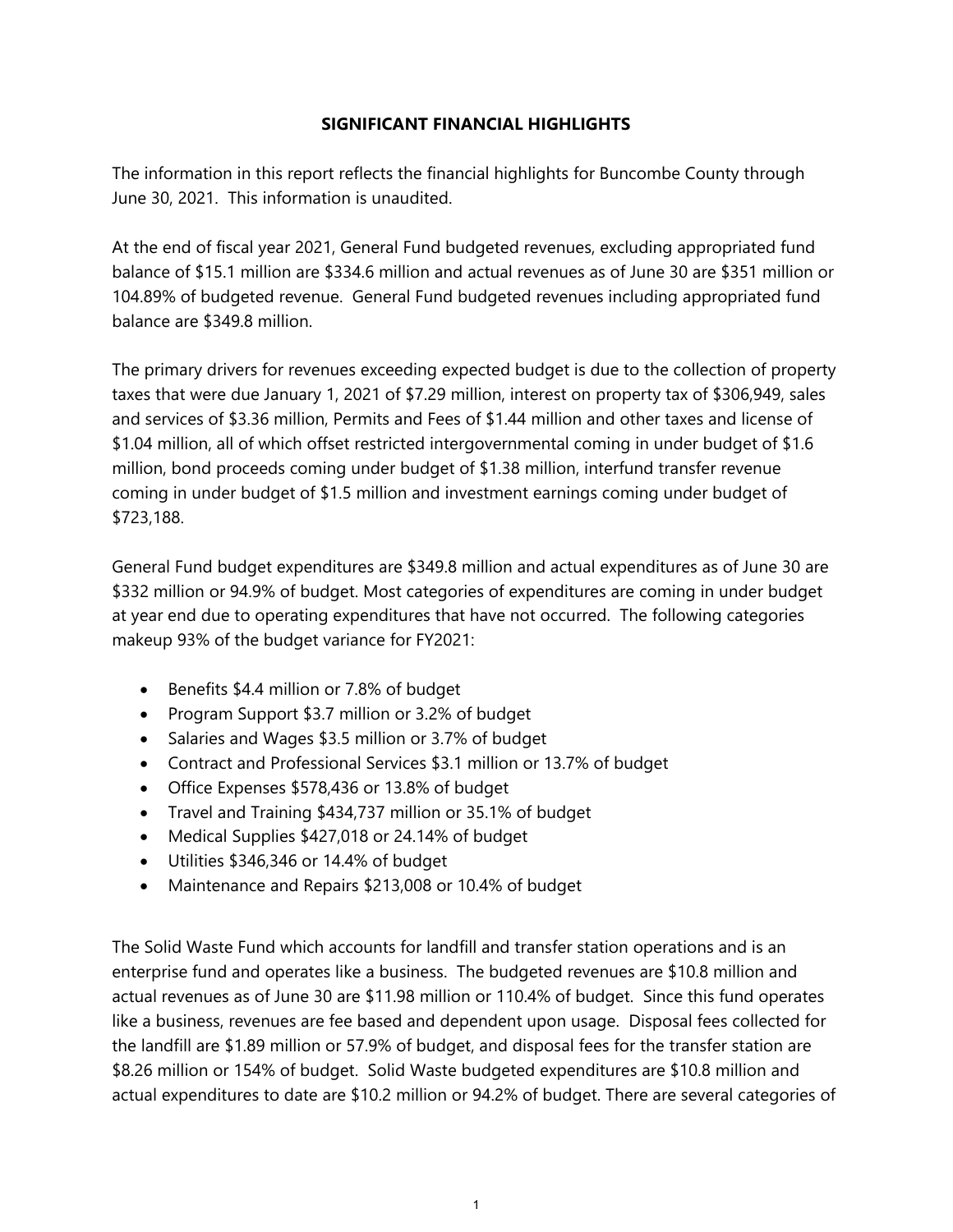expenditures coming in under budget at year end due to operating expenditures that have not occurred:

- Maintenance and Repairs \$256,089 or 21.3%
- Vehicle Expense \$252,357 or 23.9%
- Contract and Professional Services \$175,316 or 14.1%
- Rent and Lease \$81,894 or 9.7%

The County Capital Projects Fund is a multi-year fund that accounts for County capital projects funded through general government resources and financing that will most likely span multiple years. The projects approved for 2021 have a total budget of \$5.7 million and actual expenditures to date total \$477,700 or 13%. Due to the nature of capital projects, a significant portion of expenditures may not occur in the year the budget was established.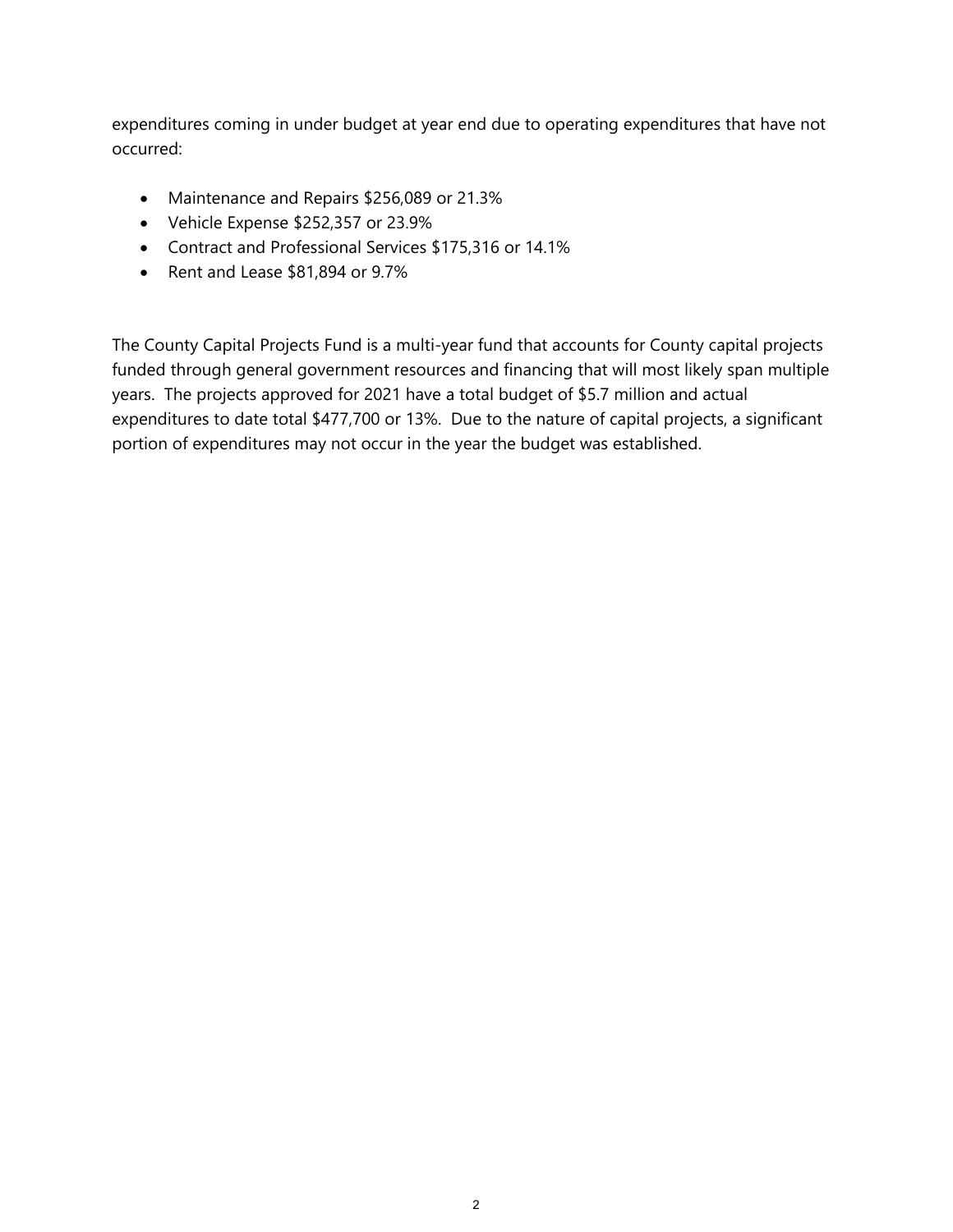| <b>SUMMARY ANNUAL FUNDS</b>                        |                      |                   |             |
|----------------------------------------------------|----------------------|-------------------|-------------|
| <b>FUND</b>                                        | <b>Annual Budget</b> | <b>YTD Actual</b> | % of Budget |
| 100 General Total Revenue                          | (349, 752, 793)      | (351, 012, 334)   | 100.4%      |
| 100 General Total Expense                          | 349,752,793          | 332,039,204       | 94.9%       |
| 120 Air Quality Total Revenue                      | (1,018,216)          | (943, 873)        | 92.7%       |
| 120 Air Quality Total Expense                      | 1,018,216            | 824,228           | 80.9%       |
| 220 Occupancy Tax Total Revenue                    | (27, 250, 000)       | (27, 242, 169)    | 100.0%      |
| 220 Occupancy Tax Total Expense                    | 27,250,000           | 27,242,169        | 100.0%      |
| 221 Reappraisal Reserve Fund Total Revenue         | (447, 575)           | (63, 333)         | 14.2%       |
| 221 Reappraisal Reserve Fund Total Expense         | 447,575              | 166,084           | 37.1%       |
| 223 911 Total Revenue                              | (1, 193, 375)        | (669, 679)        | 56.1%       |
| 223 911 Total Expense                              | 1,193,375            | 1,005,805         | 84.3%       |
| 225 ROD Automation Total Revenue                   | (96, 353)            | (189, 152)        | 196.3%      |
| 225 ROD Automation Total Expense                   | 96,353               | 88,527            | 91.9%       |
| 226 Register of Deeds Total Revenue                | (400,000)            | (353, 574)        | 88.4%       |
| 226 Register of Deeds Total Expense                | 400,000              | 353,574           | 88.4%       |
| 228 Special Taxing Districts Total Revenue         | (52,038,870)         | (49, 552, 895)    | 95.2%       |
| 228 Special Taxing Districts Total Expense         | 52,038,870           | 49,515,627        | 95.2%       |
| 230 Transportation Total Revenue                   | (5,321,753)          | (4, 100, 390)     | 77.0%       |
| 230 Transportation Total Expense                   | 5,321,753            | 3,624,670         | 68.1%       |
| 231 Woodfin PDF Total Revenue                      | (745, 200)           | (743, 082)        | 99.7%       |
| 231 Woodfin PDF Total Expense                      | 745,200              | 742,800           | 99.7%       |
| 270 Forfeitures Total Revenue                      | (569, 301)           | (62, 301)         | 10.9%       |
| 270 Forfeitures Total Expense                      | 569,301              | 256,265           | 45.0%       |
| 273 School Fines and Forfeitures Total Revenue     | (2,000,000)          | (636, 621)        | 31.8%       |
| 273 School Fines and Forfeitures Total Expense     | 2,000,000            | 636,621           | 31.8%       |
| 276 Representative Payee Total Revenue             | (500,000)            | (407, 918)        | 81.6%       |
| 276 Representative Payee Total Expense             | 500,000              | 356,914           | 71.4%       |
| 466 Solid Waste Total Revenue                      | (10, 853, 198)       | (11, 985, 854)    | 110.4%      |
| 466 Solid Waste Total Expense                      | 10,853,198           | 10,223,771        | 94.2%       |
| 469 Inmate Commissary Total Revenue                | (438, 991)           | (412, 537)        | 94.0%       |
| 469 Inmate Commissary Total Expense                | 438,991              | 274,472           | 62.5%       |
| 480 Health and Dental Insurance Total Revenue      | (40,580,515)         | (35, 166, 955)    | 86.7%       |
| 480 Health and Dental Insurance Total Expense      | 40,580,515           | 35,596,337        | 87.7%       |
| 481 LGERS Stabilization Total Revenue              | (60,000)             |                   | 0.0%        |
| 481 LGERS Stabilization Total Expense              | 60,000               | 741               | 1.2%        |
| 482 Medicare Benefits Total Revenue                | (772, 665)           | (785, 836)        | 101.7%      |
| 482 Medicare Benefits Total Expense                | 772,665              | 747,231           | 96.7%       |
| 483 Workers' Compensation Total Revenue            | (674, 991)           | (483, 881)        | 71.7%       |
| 483 Workers' Compensation Total Expense            | 674,991              | 619,861           | 91.8%       |
| 484 Property and Liability Insurance Total Revenue | (1,781,702)          | (1,868,019)       | 104.8%      |
| 484 Property and Liability Insurance Total Expense | 1,781,702            | 1,503,077         | 84.4%       |

| <b>SUMMARY MULTI-YEAR FUNDS</b>                                    |                      |                   |             |  |  |  |  |
|--------------------------------------------------------------------|----------------------|-------------------|-------------|--|--|--|--|
| <b>FUND</b>                                                        | <b>Annual Budget</b> | <b>YTD Actual</b> | % of Budget |  |  |  |  |
| 224 Special Programs Total Revenue                                 | (16, 433, 792)       | (16, 453, 161)    | 100.1%      |  |  |  |  |
| 224 Special Programs Total Expense                                 | 16,433,792           | 10,955,413        | 66.7%       |  |  |  |  |
| 326 Public School Capital Needs Fund Total Revenue                 | (203, 018, 565)      | (190, 938, 123)   | 94.0%       |  |  |  |  |
| 326 Public School Capital Needs Fund Total Expense                 | 203,018,565          | 174,759,191       | 86.1%       |  |  |  |  |
| 327 Grant Projects Total Revenue                                   | (104, 263, 126)      | (22,900,572)      | 22.0%       |  |  |  |  |
| 327 Grant Projects Total Expense                                   | 104,263,126          | 23,553,167        | 22.6%       |  |  |  |  |
| 333 AB Tech Total Revenue                                          | (110, 297, 768)      | (113, 948, 222)   | 103.3%      |  |  |  |  |
| 333 AB Tech Total Expense                                          | 110,297,768          | 99,449,149        | 90.2%       |  |  |  |  |
| 335 Public School ADM Sales Tax and Lottery Projects Total Revenue | (84, 529, 355)       | (80, 895, 177)    | 95.7%       |  |  |  |  |
| 335 Public School ADM Sales Tax and Lottery Projects Total Expense | 84,529,355           | 80,895,177        | 95.7%       |  |  |  |  |
| 341 Capital Project Total Revenue                                  | (60, 820, 573)       | (47, 045, 999)    | 77.4%       |  |  |  |  |
| 341 Capital Project Total Expense                                  | 60,820,573           | 34,638,826        | 57.0%       |  |  |  |  |
| 342 Landfill Capital Projects Total Revenue                        | (11,988,201)         | (11,980,105)      | 99.9%       |  |  |  |  |
| 342 Landfill Capital Projects Total Expense                        | 11,988,201           | 11,802,431        | 98.5%       |  |  |  |  |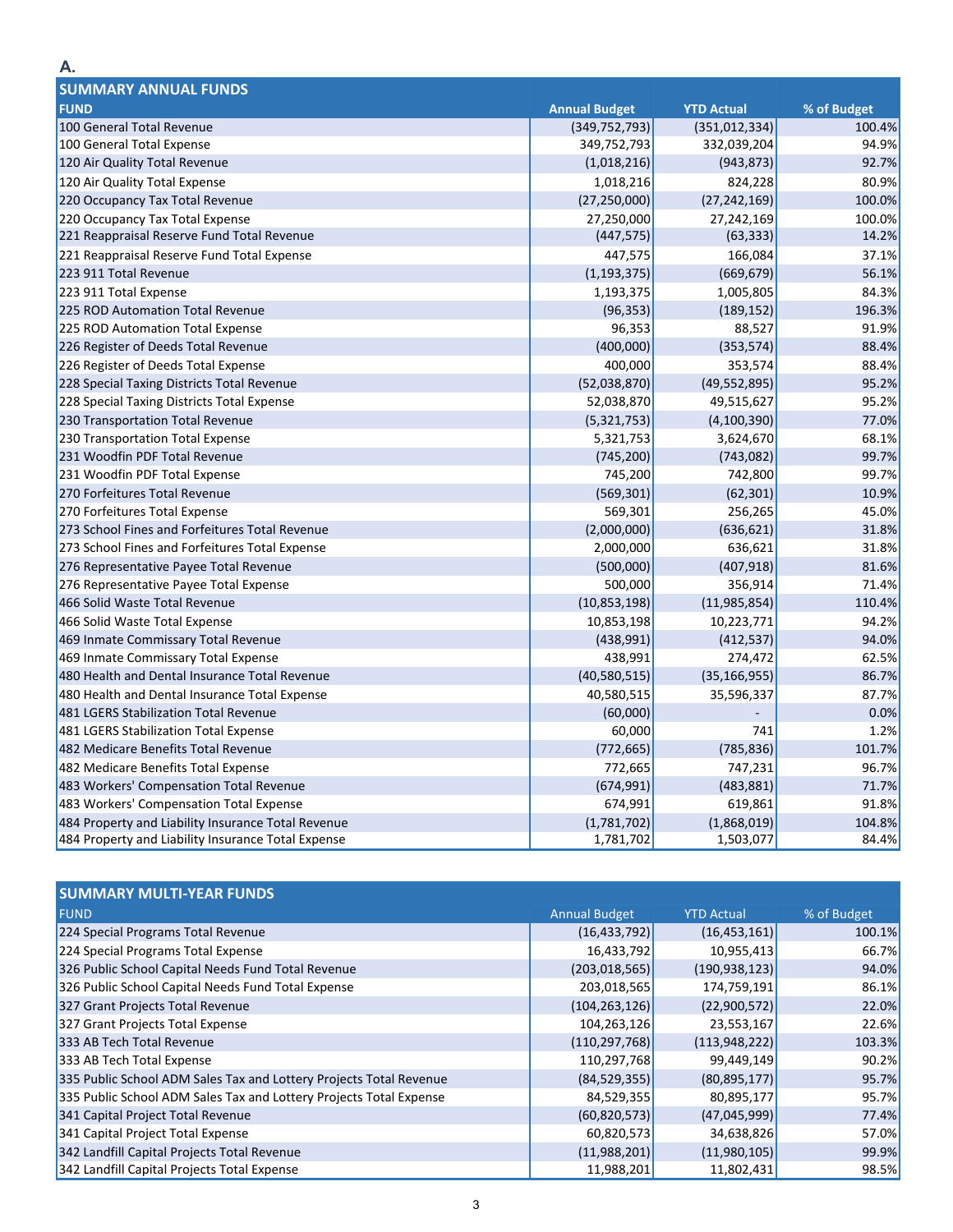### **B. 1.**

| <b>GENERAL FUND</b>                                       |                      |                   |             |                   |  |
|-----------------------------------------------------------|----------------------|-------------------|-------------|-------------------|--|
|                                                           |                      |                   |             | <b>Prior Year</b> |  |
| <b>REVENUES BY CATEGORY</b>                               | <b>Annual Budget</b> | <b>YTD Actual</b> | % of Budget | <b>Actual</b>     |  |
| <b>Ad Valorem Taxes</b>                                   | 211,961,847          | 219,250,384       | 103.4%      | 206,347,526       |  |
| Local Option Sales Tax                                    | 30,068,224           | 37,062,183        | 123.3%      | 32,468,456        |  |
| Restricted Intergovernmental                              | 47,410,612           | 45,763,040        | 96.5%       | 45,173,749        |  |
| Unrestricted Intergovernmental                            | 625,000              | 1,992,451         | 318.8%      |                   |  |
| <b>Other Taxes and Licenses</b>                           | 8,333,500            | 9,376,262         | 112.5%      | 8,250,879         |  |
| <b>Permits and Fees</b>                                   | 3,861,000            | 5,310,142         | 137.5%      | 4,704,686         |  |
| Sales and Services                                        | 18,330,551           | 21,694,630        | 118.4%      | 18,192,968        |  |
| Sale of Assets/Investment Earnings/Misc. Revenue/Interest | 3,058,616            | 2,451,093         | 80.1%       | 3,192,345         |  |
| Interfund Transfer Revenue                                | 9,502,786            | 7,999,549         | 84.2%       | 6,842,647         |  |
| <b>Bond Proceeds</b>                                      | 1,494,302            | 112,600           | 7.5%        | 54,396,766        |  |
| Appropriated Fund Balance                                 | 15,106,355           |                   | 0.0%        |                   |  |

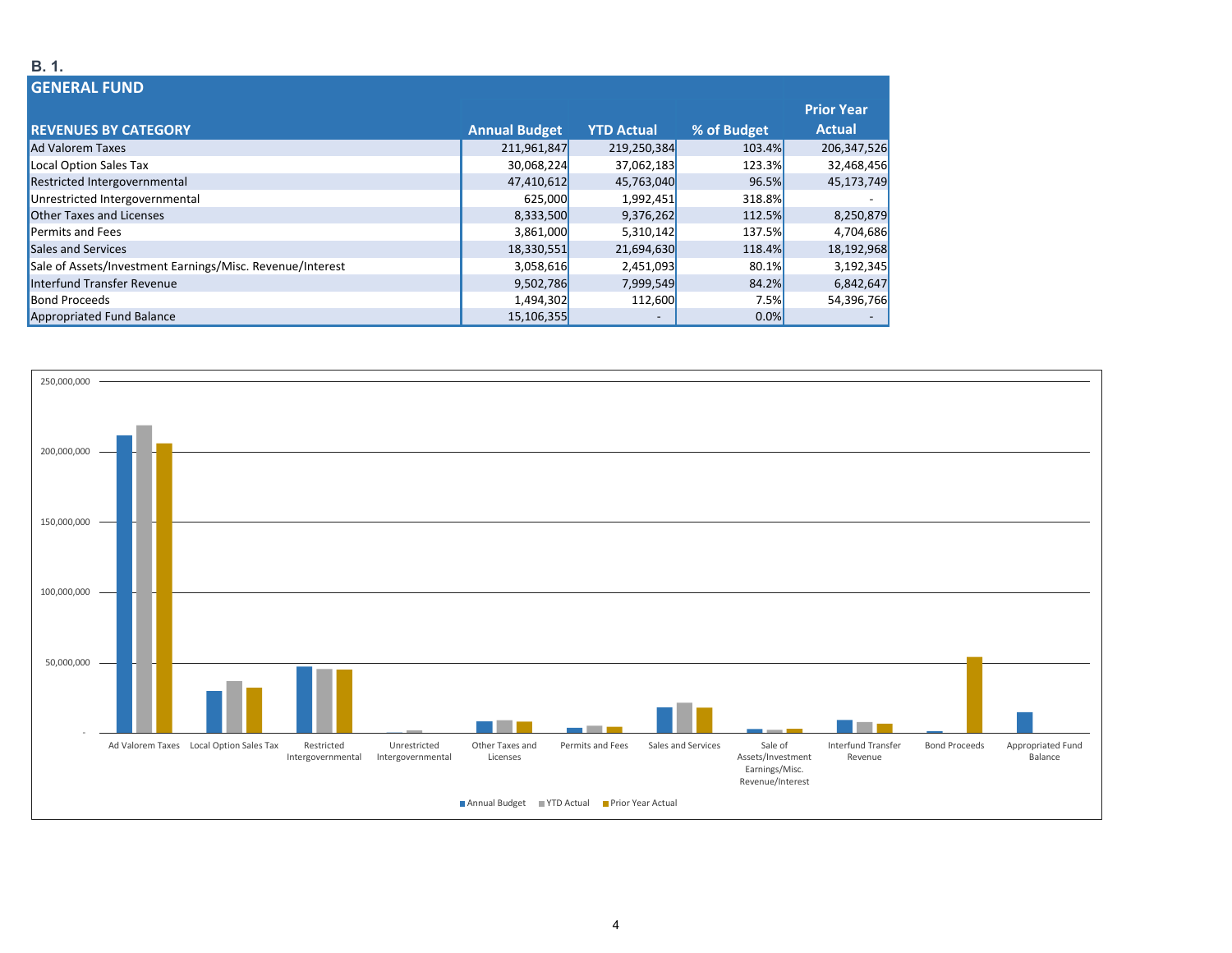#### **B. 2.**

| <b>GENERAL FUND</b>              |                      |                   |             |                   |
|----------------------------------|----------------------|-------------------|-------------|-------------------|
|                                  |                      |                   |             | <b>Prior Year</b> |
| <b>EXPENDITURE BY FUNCTION</b>   | <b>Annual Budget</b> | <b>YTD Actual</b> | % of Budget | <b>Actual</b>     |
| <b>General Government</b>        | 51,320,298           | 49,095,907        | 95.7%       | 45,369,218        |
| <b>Public Safety</b>             | 70,398,499           | 64,211,531        | 91.2%       | 60,594,598        |
| Economic & Physical Development  | 9,728,155            | 7,434,693         | 76.4%       | 7,968,518         |
| <b>Human Services</b>            | 91,952,024           | 86,092,199        | 93.6%       | 83,746,009        |
| <b>Cultural and Recreational</b> | 8,487,324            | 7,881,376         | 92.9%       | 7,823,771         |
| Education                        | 92,576,618           | 92,223,088        | 99.6%       | 90,765,107        |
| Other Financing Sources and Uses | 5,395,824            | 5,383,872         | 99.8%       | 5,988,718         |
| Debt                             | 19,894,051           | 19,716,538        | 99.1%       | 74,549,667        |

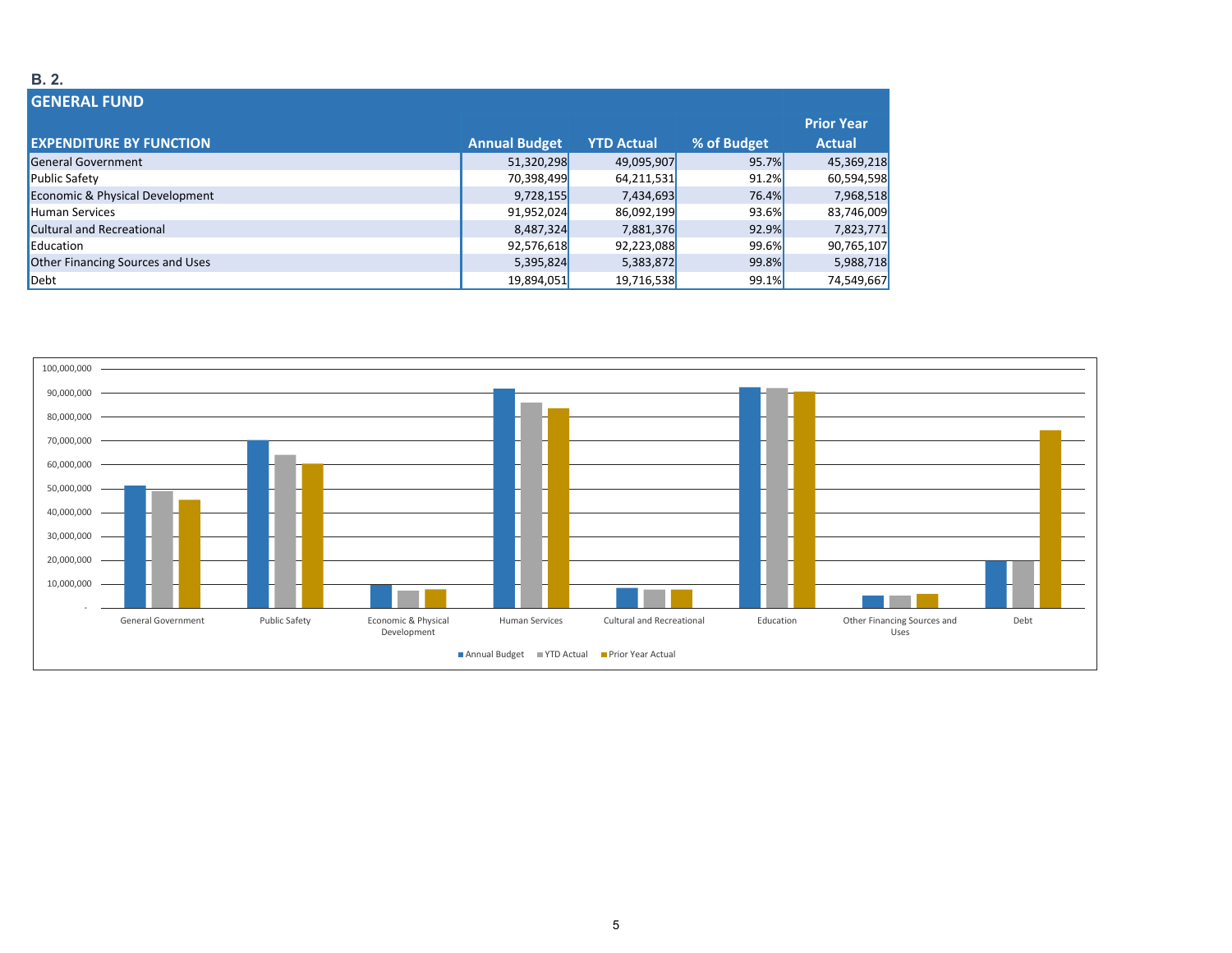#### **B. 3.**

| <b>GENERAL FUND</b>            |                      |                          |             |                   |
|--------------------------------|----------------------|--------------------------|-------------|-------------------|
|                                |                      |                          |             | <b>Prior Year</b> |
| <b>EXPENDITURE BY CATEGORY</b> | <b>Annual Budget</b> | <b>YTD Actual</b>        | % of Budget | <b>Actual</b>     |
| Salaries And Benefits          | 150,188,489          | 142,340,623              | 94.8%       | 140,987,838       |
| Operating Expenditures         | 55,131,620           | 49,397,764               | 89.6%       | 42,357,794        |
| <b>Program Support</b>         | 117,567,050          | 113,835,317              | 96.8%       | 112,688,789       |
| Contingency                    |                      | $\overline{\phantom{a}}$ | 0.0%        |                   |
| Capital Outlay                 | 1,575,759            | 1,365,091                | 86.6%       | 232,799           |
| Debt Service                   | 19,894,051           | 19,716,538               | 99.1%       | 74,549,667        |
| Transfers And Other Financing  | 5,395,824            | 5,383,872                | 99.8%       | 5,988,718         |

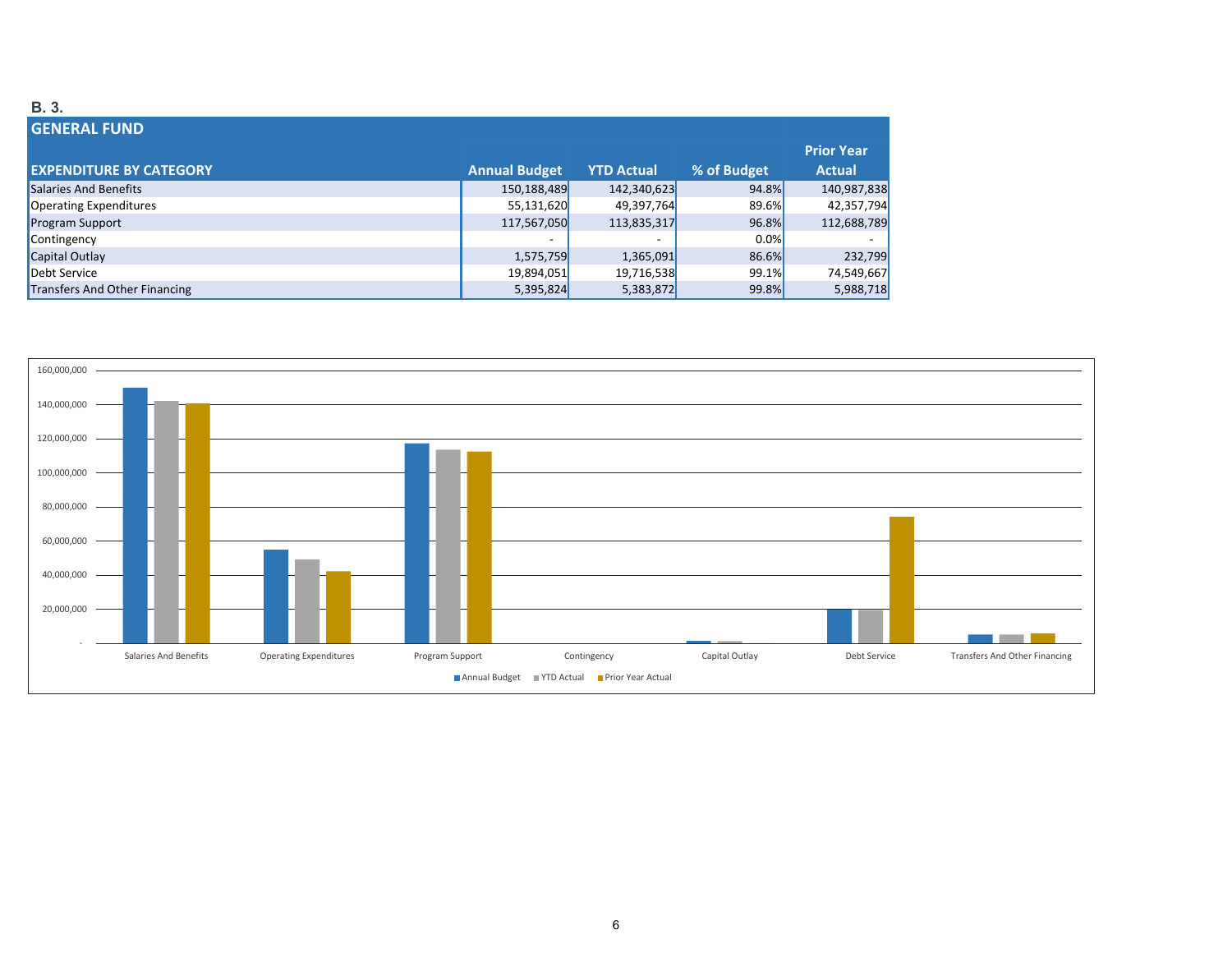#### **C. 1. SOLID WASTE FUND REVENUES BY CATEGORY Annual Budget YTD Actual % of Budget** Sales and Services 9,358,269 10,899,369 116.5% 10,413,991 Miscellaneous Revenue137,256 313,876 228.7% 252,082 مصطلح المسلم المسلم المسلم المسلم المسلم المسلم المسلم المسلم المسلم المسلم الم Permits and Fees 18,994 7,118 37.5% 18,900 Other Taxes and Licenses 581,245 659,427 113.5% 612,084 Sale of Assets of Assets ‐ 45,450 0.0% ‐

Investment Earnings



Earnings 291,168 1,846 0.6% 155,751

Interfund Transfer Revenue 58,768 58,768 100.0% ‐ Appropriated Fund Balance **Appropriated Fund Balance 1997,498 •** 1997,498 **•** 1997,498 **•** 1997,498 **•** 1997,498 **•** 1997,498 **•** 1997,498 **•** 1997,498 **•** 1997,498 **•** 1997,498 **•** 1997,498 **•** 1997,498 **•** 1997,498

**Prior Year Actual**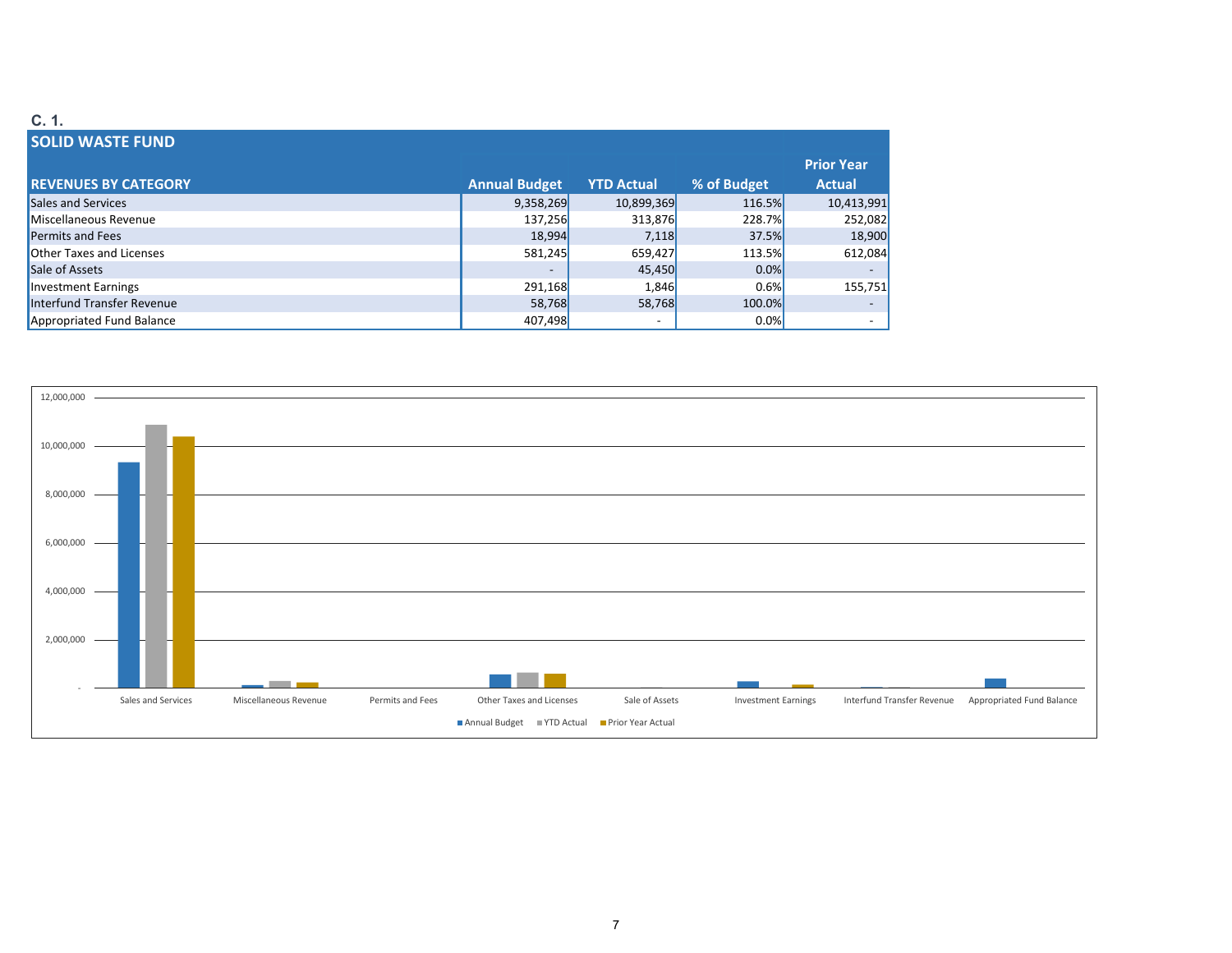#### **C. 2.**

| <b>SOLID WASTE FUND</b>        |                      |                   |             |                   |
|--------------------------------|----------------------|-------------------|-------------|-------------------|
|                                |                      |                   |             | <b>Prior Year</b> |
| <b>EXPENDITURE BY CATEGORY</b> | <b>Annual Budget</b> | <b>YTD Actual</b> | % of Budget | <b>Actual</b>     |
| Salaries And Benefits          | 3,367,108            | 3,297,810         | 97.9%       | 2,902,746         |
| Operating Expenditures         | 6,120,242            | 5,737,470         | 93.7%       | 5,165,973         |
| Capital Outlay                 | 1,057,498            | 805,141           | 76.1%       | 242,002           |
| Debt Service                   | 253,350              | 328,350           | 129.6%      | 328,183           |
| Transfers and Other Financing  | 55,000               | 55,000            | 100.0%      |                   |

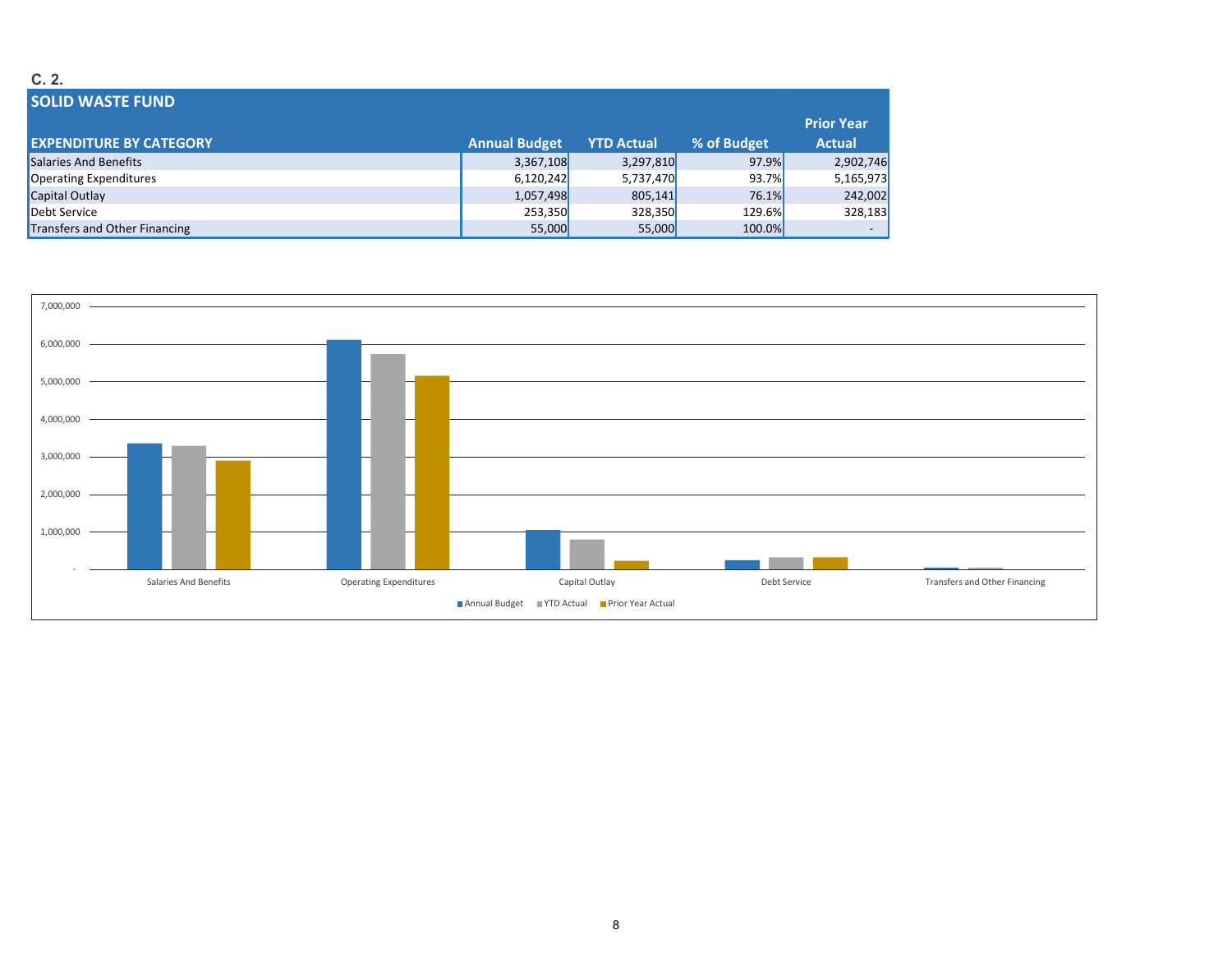#### **D.**

| <b>COUNTY CAPITAL PROJECTS - FY2021 APPROVED</b> |                      |                   |                          |               |  |
|--------------------------------------------------|----------------------|-------------------|--------------------------|---------------|--|
| <b>EXPENDITURE BY CATEGORY</b>                   | <b>FY2021 Budget</b> | <b>YTD Actual</b> | <b>LTD Actual</b>        | % of Expended |  |
| <b>Black Mountain Greenway</b>                   | 400.000              | 134,000           | 400,000                  | 100.0%        |  |
| <b>FY21 Courthouse Repairs</b>                   | 596,239              |                   | $\overline{\phantom{a}}$ | $0.0\%$       |  |
| <b>Enka Heritage Greenway</b>                    | 280,000              | 280,000           | 280,000                  | 100.0%        |  |
| <b>FY20 Fleet and General Services Complex</b>   | 3,500,000            | 48.700            | 48.700                   | 1.4%          |  |
| <b>FY21 Jail Repairs</b>                         | 786,358              | $\sim$            | $\overline{\phantom{a}}$ | $0.0\%$       |  |
| FY20 Leicester Patrol Office Renovation          | 133,948              | 15,000            | 16,131                   | 12.0%         |  |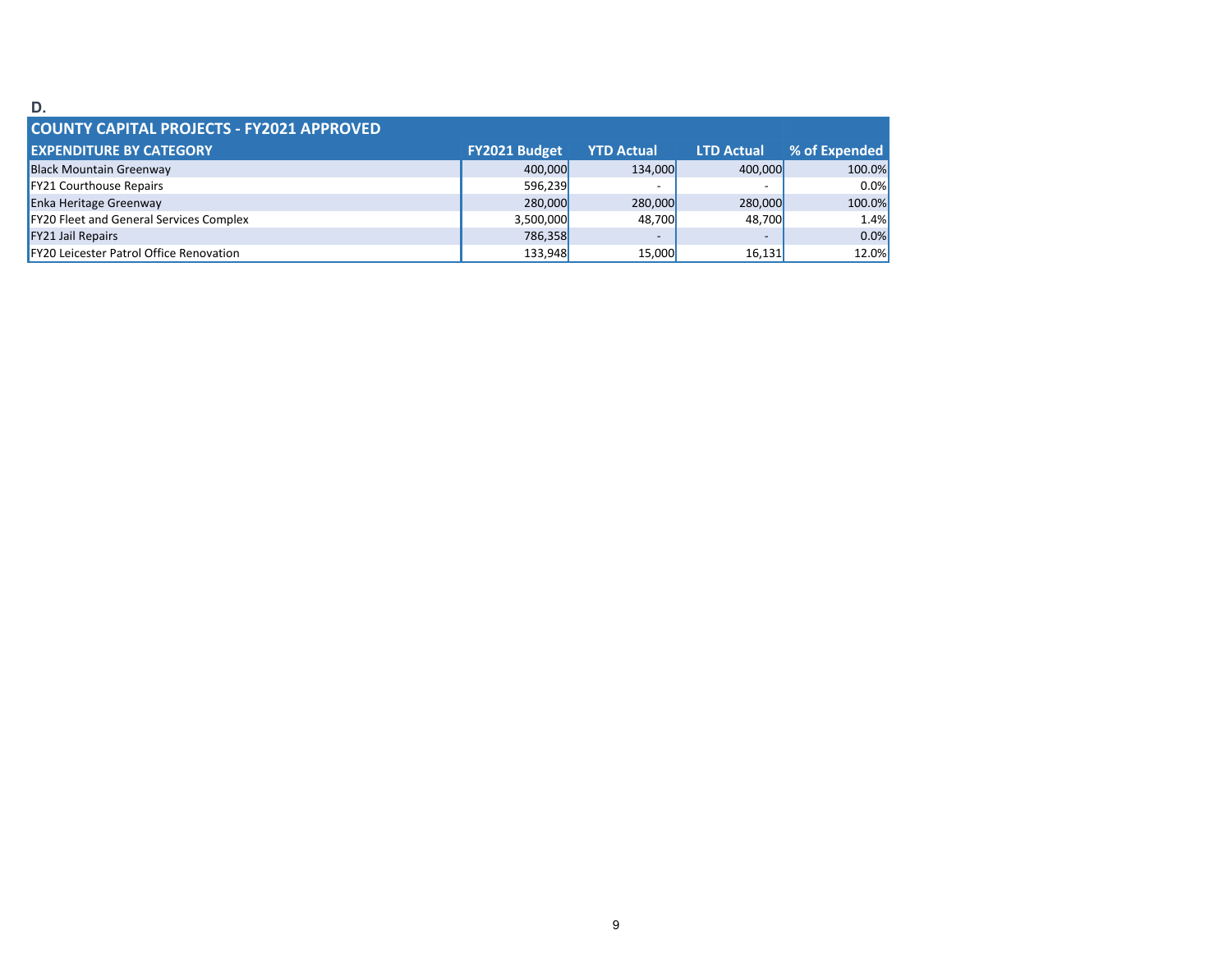| <b>INVESTMENT HOLDINGS 06/30/2021</b>   |                   |                     |                 |                      |
|-----------------------------------------|-------------------|---------------------|-----------------|----------------------|
| <b>INVESTMENT DESCRIPTION</b>           | <b>Par Amount</b> | <b>Market Value</b> | <b>Maturity</b> | <b>Interest Rate</b> |
| NCCMT Government Portfolio              | 165,188,510       | 165,188,510         | N/A             | 0.0100%              |
| North Carolina Investment Pool (NCIP)   | 10,001,973        | 10,001,973          | N/A             | 0.1000%              |
| <b>FHLMC</b>                            | 1,000,000         | 999,763             | 8/24/2023       | 0.2500%              |
| <b>FHLMC</b>                            | 780,000           | 776,930             | 10/16/2023      | 0.1250%              |
| <b>FHLMC</b>                            | 1,000,000         | 998,922             | 11/6/2023       | 0.2500%              |
| FNMA                                    | 800,000           | 798,495             | 11/27/2023      | 0.2500%              |
| <b>FHLMC</b>                            | 1,000,000         | 998,693             | 12/4/2023       | 0.2500%              |
| Commercial Paper Toyota Motor Credit    | 1,000,000         | 999,395             | 10/8/2021       | 0.2200%              |
| US Treasury                             | 1,000,000         | 997,812             | 5/31/2023       | 0.1250%              |
| US Treasury                             | 1,000,000         | 1,000,117           | 6/15/2023       | 0.2500%              |
| US Treasury                             | 1,000,000         | 997,344             | 7/15/2023       | 0.1250%              |
| US Treasury                             | 1,000,000         | 996,914             | 8/15/2023       | 0.1250%              |
| US Treasury                             | 1,000,000         | 996,289             | 9/15/2023       | 0.1250%              |
| US Treasury                             | 1,000,000         | 995,664             | 10/15/2023      | 0.1250%              |
| US Treasury                             | 1,000,000         | 994,766             | 12/15/2023      | 0.1250%              |
| US Treasury                             | 1,000,000         | 993,945             | 1/15/2024       | 0.1250%              |
| US Treasury                             | 1,000,000         | 993,516             | 2/15/2024       | 0.1250%              |
| US Treasury                             | 1,000,000         | 996,016             | 3/15/2024       | 0.2500%              |
| US Treasury                             | 1,000,000         | 994,609             | 5/15/2024       | 0.2500%              |
| US Treasury                             | 1,000,000         | 993,984             | 6/15/2024       | 0.2500%              |
| <b>Govt Money Market First American</b> | 62,382            | 62,382              | 4/5/2021        | 0.0001%              |
|                                         |                   |                     |                 |                      |

**E**